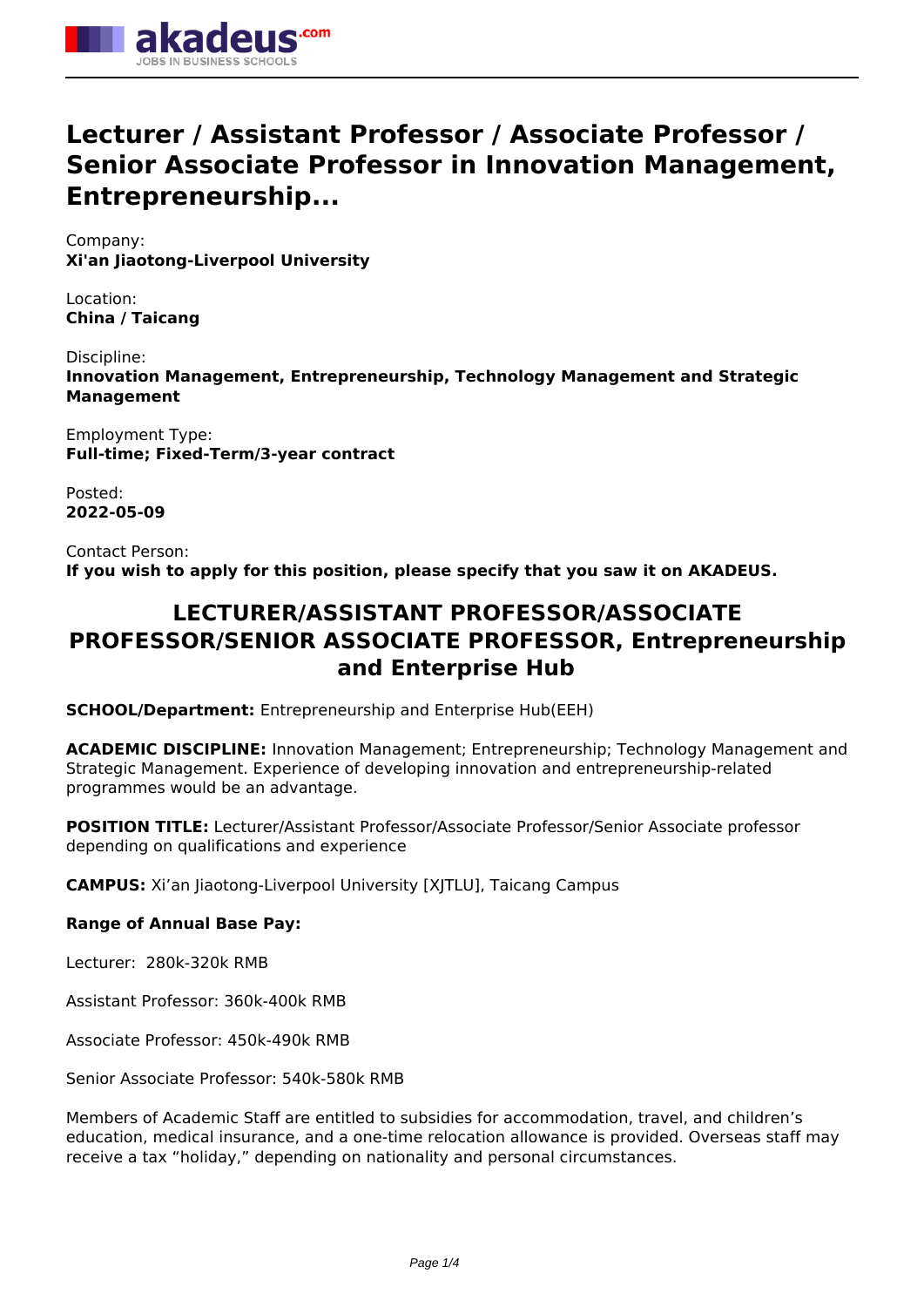

# **POSITION OPEN DATE: 28<sup>th</sup> April 2022**

# **JOB ID:** 2087

**CONTRACT TYPE:** Full-time; Fixed-Term/3-year contract, renewable. 3rd contract is open-ended

#### **University Overview**:

Located in Suzhou, China, Xi'an Jiaotong-Liverpool University (XJTLU) is a young, dynamic and EMI university founded in 2006, and is a unique collaborative institution and first joint-venture university in China to offer both UK (University of Liverpool) and Chinese (Ministry of Education) accredited undergraduate degrees for more than 100 programmes. XJTLU also aims to become truly researchled and has committed significant investment into research development and the expansion of master's and PhD student numbers on campus. The university has over 18,000 students and nearly 1000 academic staff representing in excess of 90 nationalities. For detailed information about the university, please visit [www.xjtlu.edu.cn](http://www.xjtlu.edu.cn)

# **ENTREPRENEURSHIP AND ENTERPRISE HUB OVERVIEW:**

The Entrepreneurship and Enterprise Hub is a growing hub for teaching, learning, entrepreneurship and innovation under the guidance of the Director of the Innovation Factory, which is becoming thoroughly integrated into the university, local and regional innovation and entrepreneurship ecosystem. As part of the Entrepreneur College (Taicang), the Hub is responsible for all entrepreneurial activity, including the delivery of all the Entrepreneurship modules within the Taicang Industry-oriented Entrepreneur bachelor degrees, as well as developing the unique Master's degree in Entrepreneurship and Innovation. The aim of the degree programmes is to produce highend talents who are future ready for industry 4.0. It recognises that the successful graduates of tomorrow must combine subject-specific knowledge with the soft-skills gained through, creative teamwork and entrepreneurial skills.

# **RESPONSIBILITIES AND DUTIES:**

Candidates should have expertise in one or more of the following areas: Innovation Management; Entrepreneurship; Technology Management and Strategic Management. Experience of developing innovation and entrepreneurship-related programmes would be an advantage. Applicants should be comfortable with innovative teaching approaches, and working with students from a variety of backgrounds. Application should ideally also have industry experience. The successful applicant should be able to:

- design and teach modules in entrepreneurship, innovation and small business management
- understand and have an entrepreneur and innovative spirit
- deliver high-quality teaching to undergraduate and graduate students
- supervise undergraduate students and postgraduate students,
- conduct high-quality research, as evidenced by publications in leading journals,
- provide administrative service to the School, the University and its stakeholders.

For senior positions, candidates should be able to additionally:

- contribute to leadership in the Entrepreneur and Enterprise Hubs business engagement initiatives through building adequate enterprise and innovation resources within campus
- build extensive industry and entrepreneurial networks and partnerships
- contribute to teaching and research development through mentoring and supporting early career academics
- contribute significantly to establishing the unit as a centre of entrepreneurial research excellence
- work collaboratively across campus and wider university to ensure an inclusive, enriching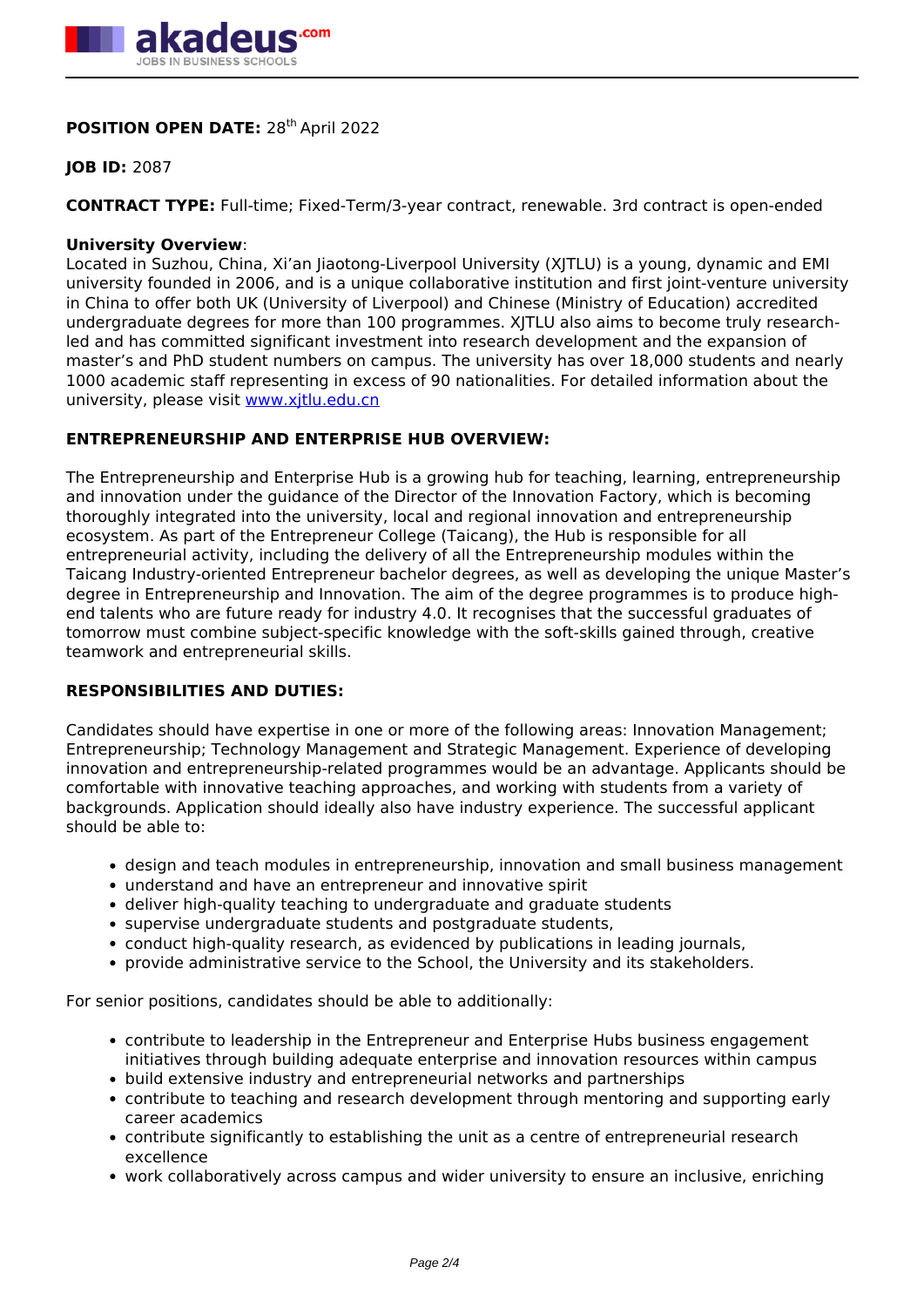

and enabling entrepreneurial learning experience

#### **PERSON SPECIFICATION Essential:**

- Ideally a PhD degree in areas such as: Leadership, Entrepreneurship, Intrapreneurship, Small Enterprise Management, Innovation Management or a related discipline.
- Teaching experience in a Higher Education Institute or significant equivalent experience facilitating/training teams in an industrial context.
- Knowledge of current debates, trends and issues relating to the expanding field of Entrepreneurship and start-up cultures.
- A track record of innovation in Learning and Teaching
- Evidence of excellent organisational and administrative skills.
- Self-motivated for innovative teaching.
- Fluency in English.
- Strong team-work spirit.

Be willing to take further teaching training courses under the UK Professional Standards Framework(PSF)

For senior positions, candidates should be able to demonstrate:

- A track record of academic and/or industry achievement in an Entrepreneurial and Enterprise context
- An understanding and delivery of innovative learning, teaching and assessment/measurement practice in an innovative environment
- Demonstrable experience of building strong relationships with a diverse range of stakeholders

#### **PERSON SPECIFICATION Desirable:**

- A good track record of engagement with business and industry.
- Evidence of ability to work in interdisciplinary teams.
- Evidence of ability to teach effectively
- Experience of supervising group projects, Masters projects and/or dissertations.
- University-level teaching and supervisory experience.
- Appropriate research experience as evidenced by peer-reviewed journal publications for the corresponding academic position.
- For non-Chinese applicants, two years, full time, same subject teaching in a college/university, as is required by the Chinese work permit policy.
- Experience in innovative teaching methods, including block teaching and problem-based learning.

For senior positions, candidates should be able to demonstrate:

- Evidence of being an institutional builder, who can work with wider disciplines across the Taicang campus.
- The ability to motivate and inspire a range of colleagues and stakeholders to understand and be involved in the work of the Entrepreneur and Enterprise Hub, the Entrepreneur College (Taicang) and wider university.
- Evidence of seeking innovative solutions with the imagination and creativity to inspire the next generation of entre/intrapreneurs

#### **COMPENSATION PACKAGE:**